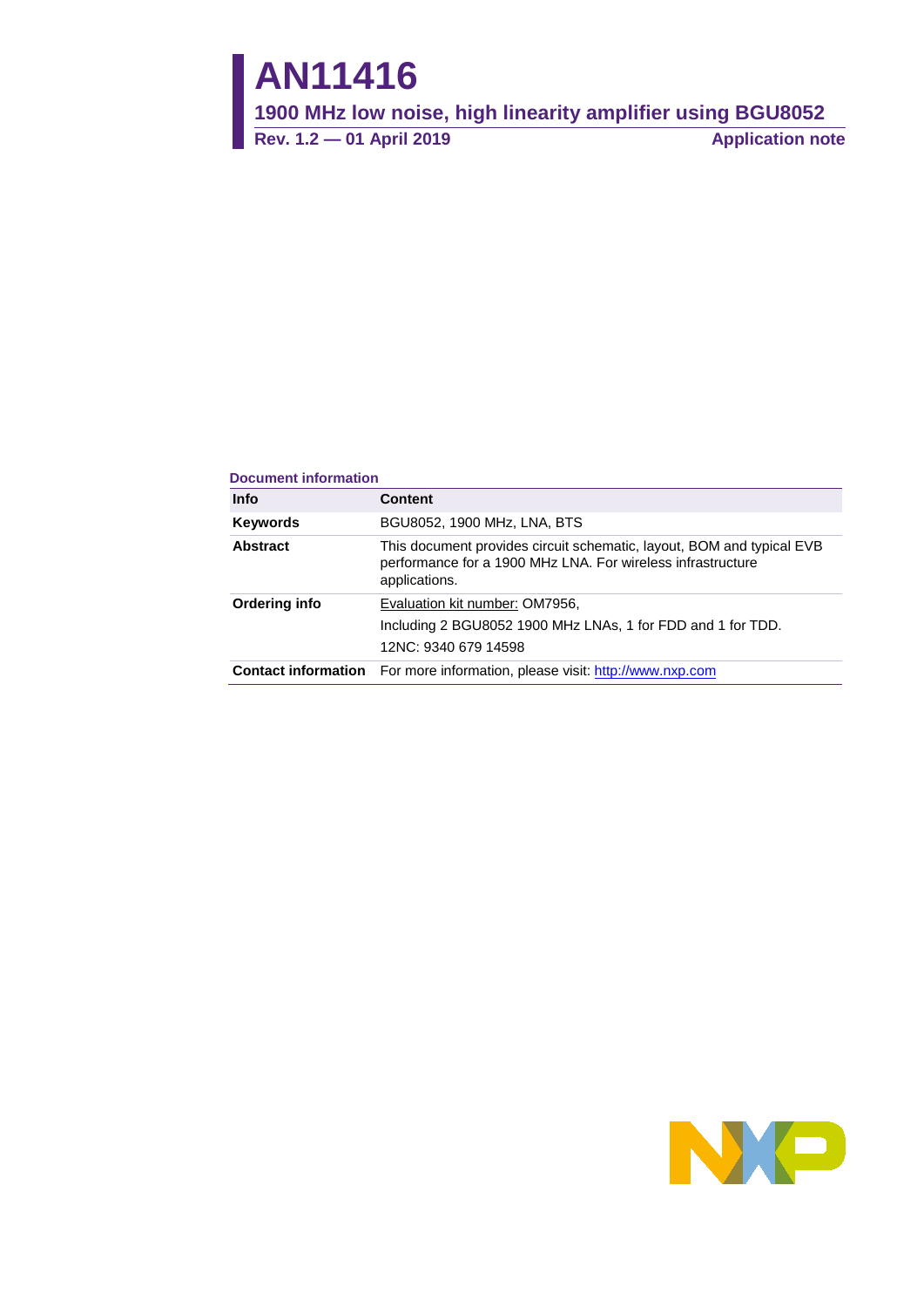#### **Revision history**

| Rev | <b>Date</b> | <b>Description</b>             |
|-----|-------------|--------------------------------|
|     | 20131202    | First publication              |
| 1 ລ | 20190401    | Update on k-factor improvement |

### **Contact information**

For more information, please visit: [http://www.nxp.com](http://www.nxp.com/)

For sales office addresses, please send an email to: [salesaddresses@nxp.com](mailto:salesaddresses@nxp.com)

AN11416 All information provided in this document is subject to legal disclaimers. © NXP B.V. 2019. All rights reserved.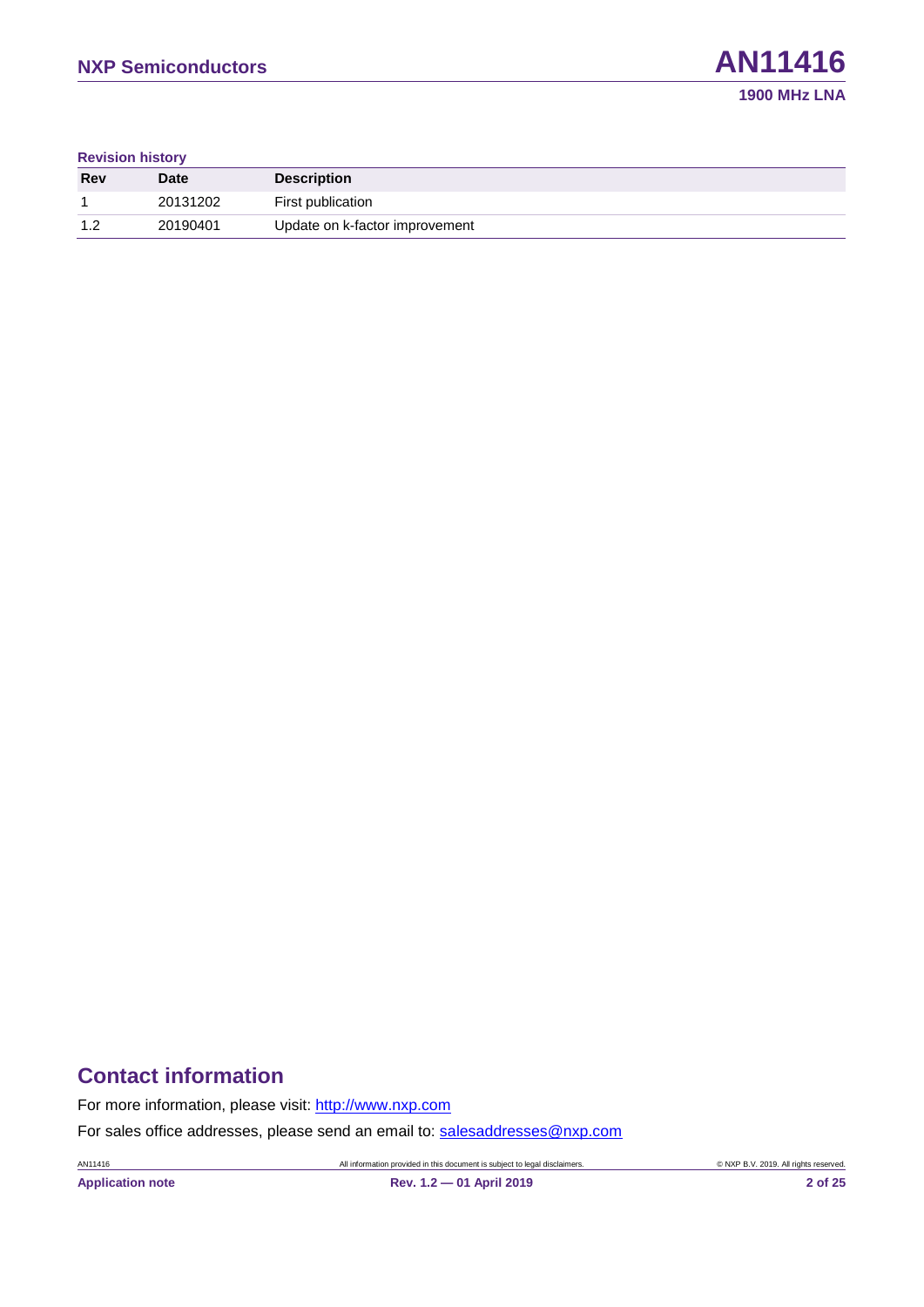### <span id="page-2-2"></span>**1. Introduction**

NXPs semiconductors BGU805x series is a new family of integrated low noise amplifiers for the 300 MHz to 4 GHz range. The series consists of the:

- BGU8051 recommended for 300 MHz 1500 MHz
- BGU8052 recommended for 1500 MHz 2500 MHz
- BGU8053 recommended for 2000 MHz 4000 MHz

The BGU805X series is a low noise high linearity amplifier family intended for wireless infrastructure applications like BTS, RRH, small cells, but can also be used in other general low noise applications, e.g. active antennas for automotive.

Being manufactured in NXPs high performance QUBiC RF Gen 8 SiGe:C technology, the BGU805X combines high gain, ultra-low noise and high linearity with the process stability and ruggedness which are the characteristics of SiGe:C technology.

BGU805X series comes in the industry standard 2 x 2 x 0.75 mm 8 terminal plastic thin small outline package HVSON8 (SOT1327). The LNA is ESD protected on all terminals.

This application note demonstrates of the BGU8052 applied in a 1900MHz LNA for wireless infrastructure applications. In [Fig 1](#page-2-0) the evaluation board is shown which is described in this application note.

<span id="page-2-1"></span><span id="page-2-0"></span>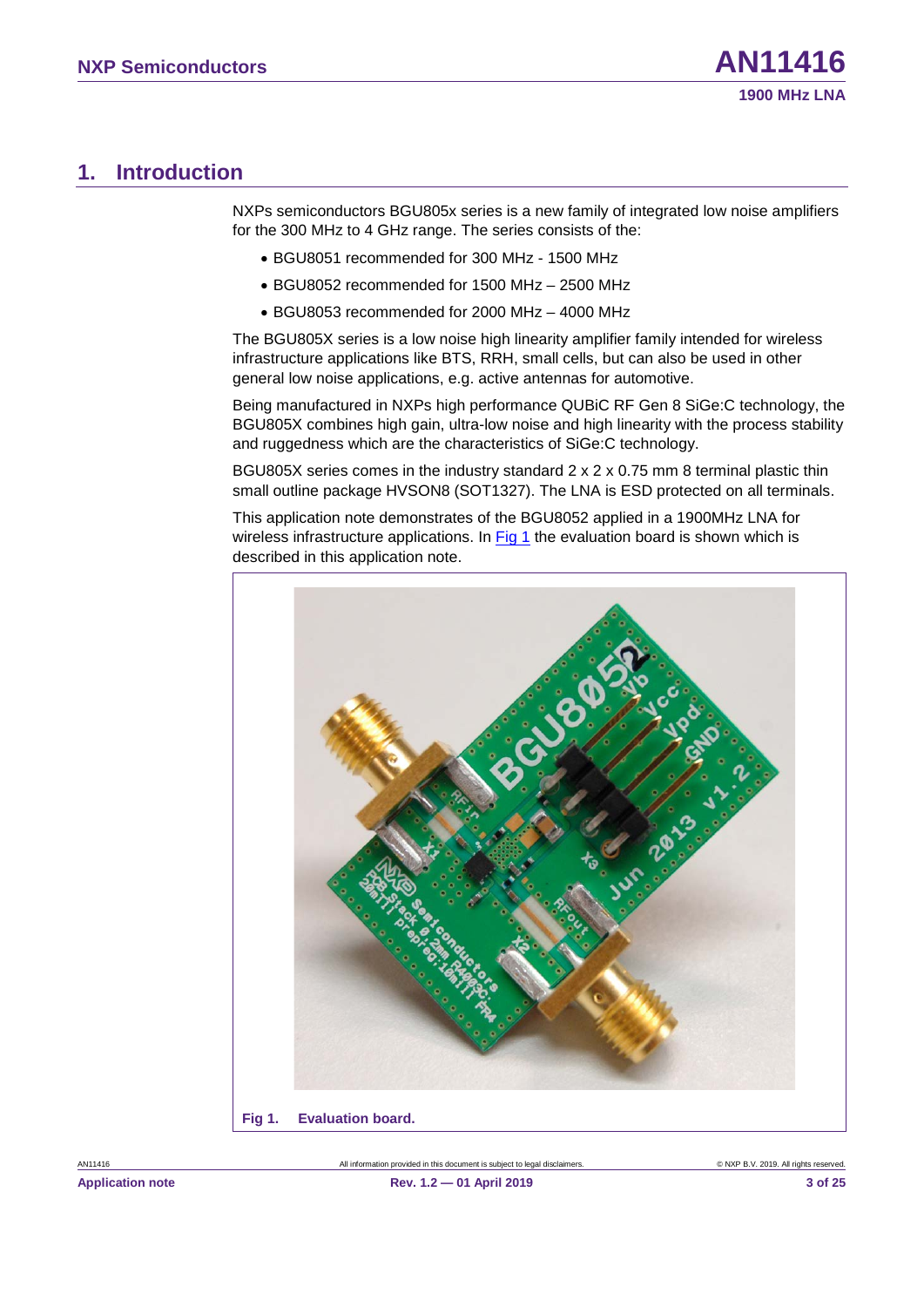The BGU8052 evaluation board is fabricated on a 35 x 20 mm 1mm thick 3 layer PCB that uses 0.2 mm (8 mill) R4003C for the RF performance. The board is fully assembled with the BGU8052, including the external components. The board is supplied with two SMA connectors to connect input and output to the RF test equipment. The EVBs are also enabled with the possibility to evaluate the BGU8052 at different bias currents.

### <span id="page-3-2"></span>**2. Product description**

The BGU8052 is a fully integrated low noise amplifier with integrated bias circuit. The MMIC is internally matched to 50  $\Omega$ . The BGU8052 also features an integrated shutdown circuit to enable fast turn on/off settling time, enabling switched (time domain duplexing TDD) applications. The device bias current can be set by the value of an external bias resistor  $R_{BIAS}$ , which connects the supply voltage to the  $V_{BIAS}$  pin, or by an external control voltage applied directly to V<sub>BIAS</sub> pin 1. This adjustable bias current gives flexibility in biasing the device for the optimum performance on NF or linearity. This feature can be useful in case more than one BGU8052 are cascaded. This bias resistor value changes the bias current directly which can be used to trade of linearity for power saving in battery operated applications.

The BGU8052 key features and benefits at 1900MHz are;

- $\blacksquare$  Low noise performance: NF = 0.51 dB
- **High linearity performance: IP3<sub>0</sub> = 37 dBm**
- High input return loss RL<sub>in</sub> > 15 dB
- High out return loss RL<sub>out</sub> > 20dB
- Unconditionally stable up to 20 GHz
- Max RF input power of +20 dBm
- **ESD** protection on all pins
- Fast shutdown for TDD system.



<span id="page-3-1"></span><span id="page-3-0"></span>In [Fig 2](#page-3-0) the pin out of the BGU8052 is given, the n.c. and i.c pin are recommended to connect to ground, which is the case on the evaluation boards.

**1900 MHz LNA**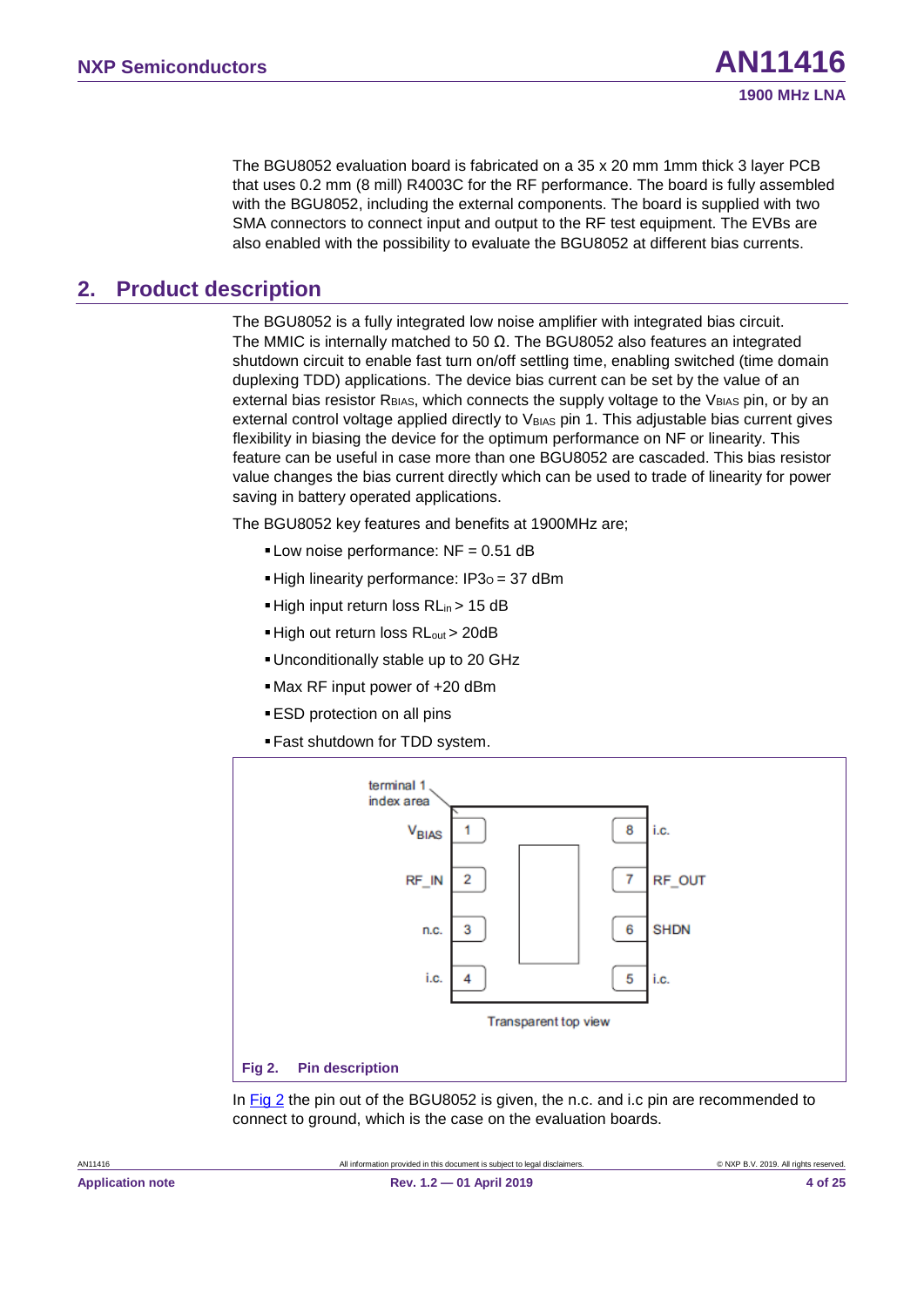### <span id="page-4-2"></span>**3. Application board**

#### <span id="page-4-3"></span>**3.1 Application circuit**

The application board circuit diagram that is implemented on the EVB is shown in  $Fig 3$ 



<span id="page-4-1"></span><span id="page-4-0"></span>As stated before the bias current of the BGU8052 can be set by the value of an external resistor R<sub>BIAS</sub>. The evaluation boards are supplied with a 5.1 kΩ bias resistor (I<sub>CC</sub> = 48 mA +/-5 mA). If however it is required to evaluate the BGU8052 at different bias currents, resistor R1 which is 0  $\Omega$  can be removed and an external control voltage can be applied to  $V_{BIAS}$  ( $V_b$  pin) on the bias header, see [Fig 3.](#page-4-0)

By applying this separate bias voltage on the VBIAS pin of the bias header, the Icc current can be swept without changing  $R_{BAS}$ . With bias voltage window from 4 to 6 V on  $V<sub>b</sub>$  while keeping the Vcc pin on 5 V, Icc can be varied from 30-60 mA. In  $Fig 4$  the relation between  $I_{\rm cc}$  and R<sub>BIAS</sub> at V<sub>CC</sub> = 5 V as well as the relation between I<sub>CC</sub> and V<sub>b</sub> with R<sub>BIAS</sub> = 5k1 is shown.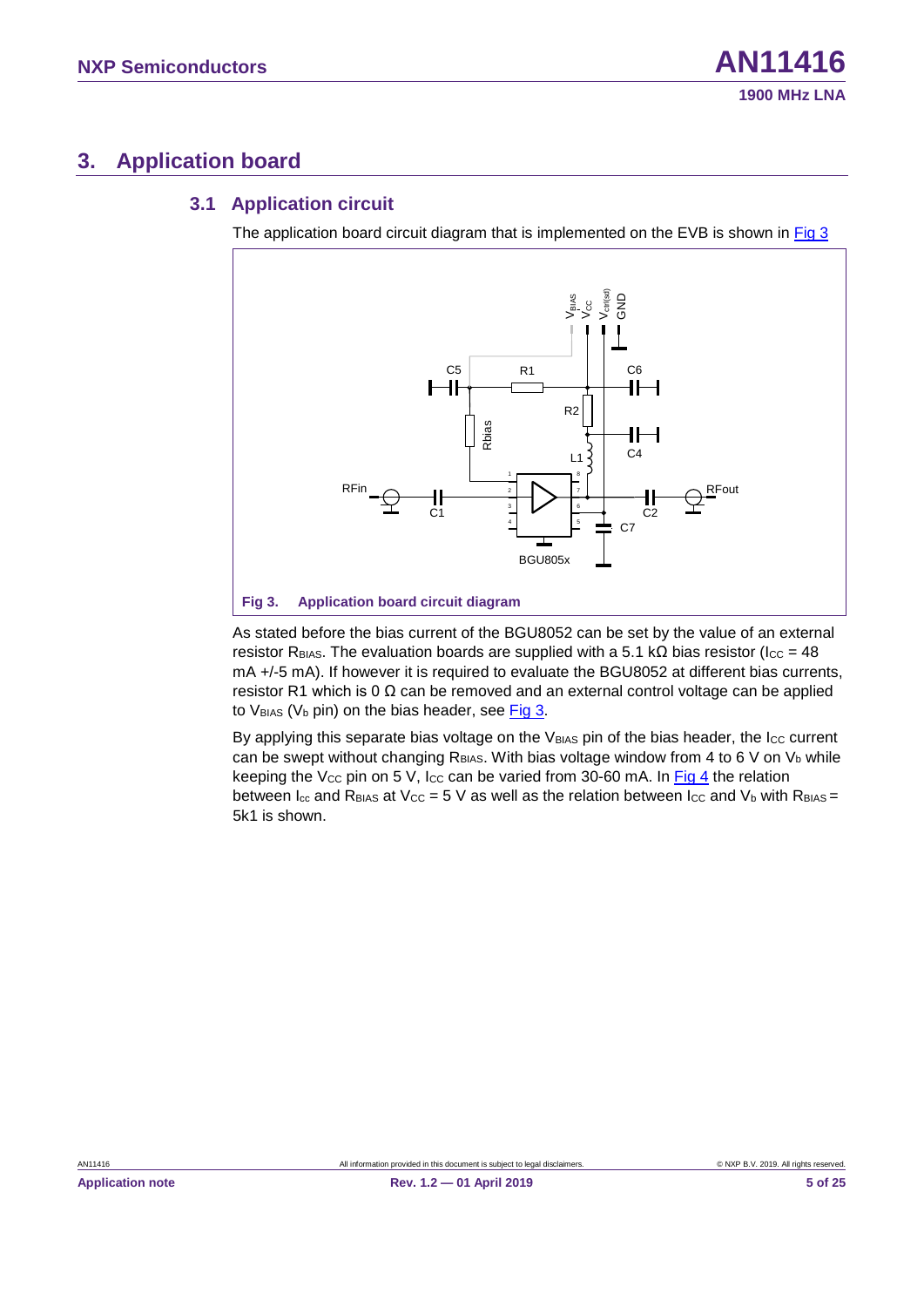

#### <span id="page-5-2"></span><span id="page-5-1"></span><span id="page-5-0"></span>**3.2 PCB Layout information**

A good PCB layout is an essential part of an RF circuit design. The LNA evaluation board of the BGU8052 can serve as a guideline for laying out a board using the BGU8052. The evaluation board uses micro strip coplanar ground structures for controlled impedance lines for the high frequency input and output.  $V_{cc}$  is bypassed by C4 and C6 decoupling capacitors, C4 preferably should be located as close as possible to the device, to avoid AC leakage via the bias lines. For long bias lines it may be necessary to add decoupling capacitors along the line further away from the device. The self-resonance frequency of inductor L1 should be chosen above f0 for good choking. In this case the Murata LQW 15 series has been used. Proper grounding of the GND pins is also essential for good RF performance. Either connect the GND pins directly to the ground plane or through vias, or do both, which is recommended. The layout and component placement of the BGU8052 evaluation board is given in [Fig 5](#page-6-0)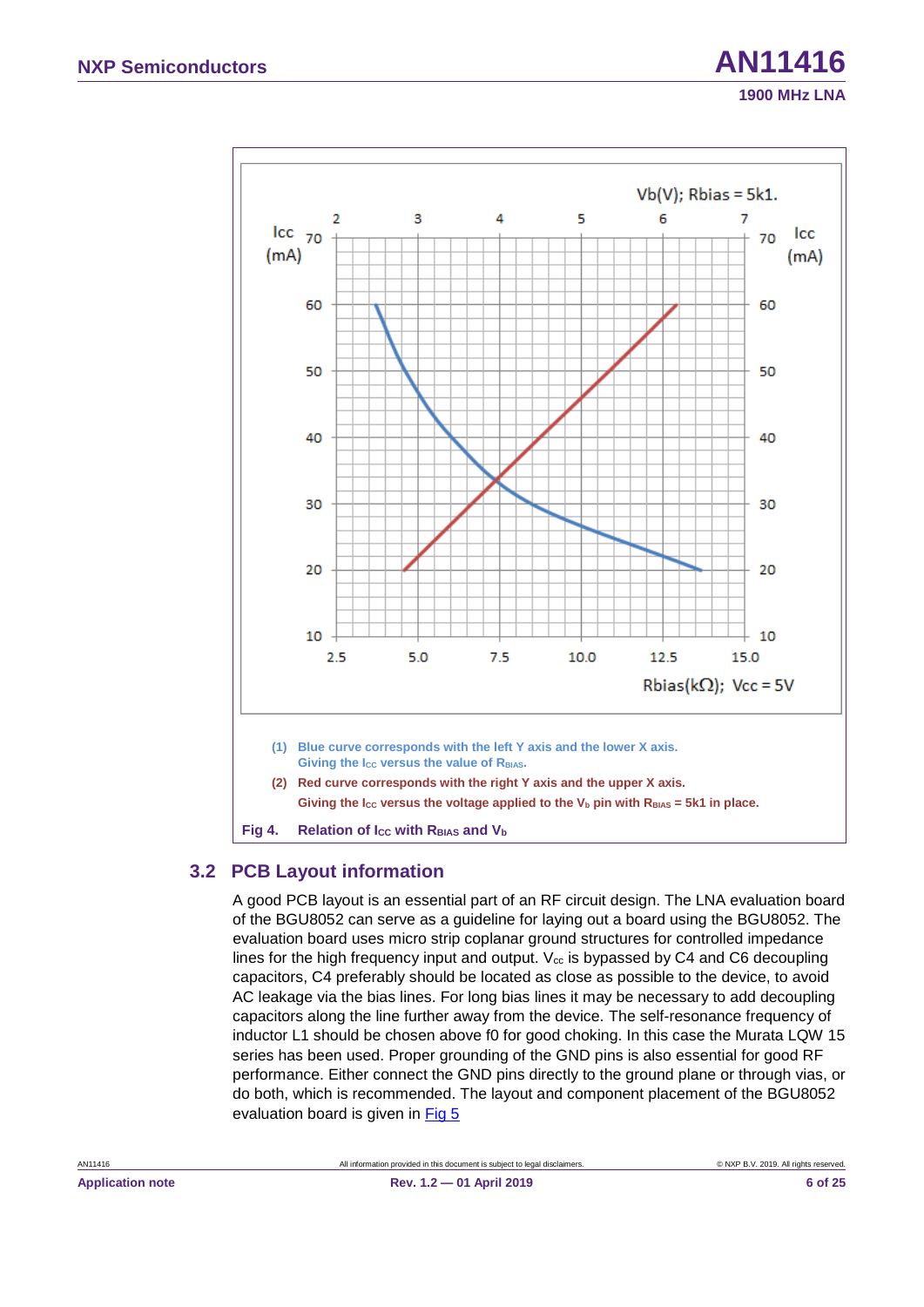

#### <span id="page-6-2"></span><span id="page-6-1"></span><span id="page-6-0"></span>**3.2.1 PCB stack and recommended footprint.**

The PCB material used to implement the LNA is a 0.2 mm (8 mil) RO4003C low loss printed circuit board which is merged to a 0.51 mm (20 mil) prepreg and a 0.254 mm (10 mil) FR4 layer for mechanical stiffness. See [Fig 6a](#page-7-0)

The official drawing of the recommended footprint can be found via following link, [sot1327-1\\_fr.pdf.](http://www.nxp.com/documents/reflow_soldering/sot1327-1_fr.pdf) If micro strip coplanar PCB technology is used it is recommended to use at least 4 ground-via holes of 300um this is also used on the EVBs as shown in [Fig](#page-7-0)  [6b](#page-7-0).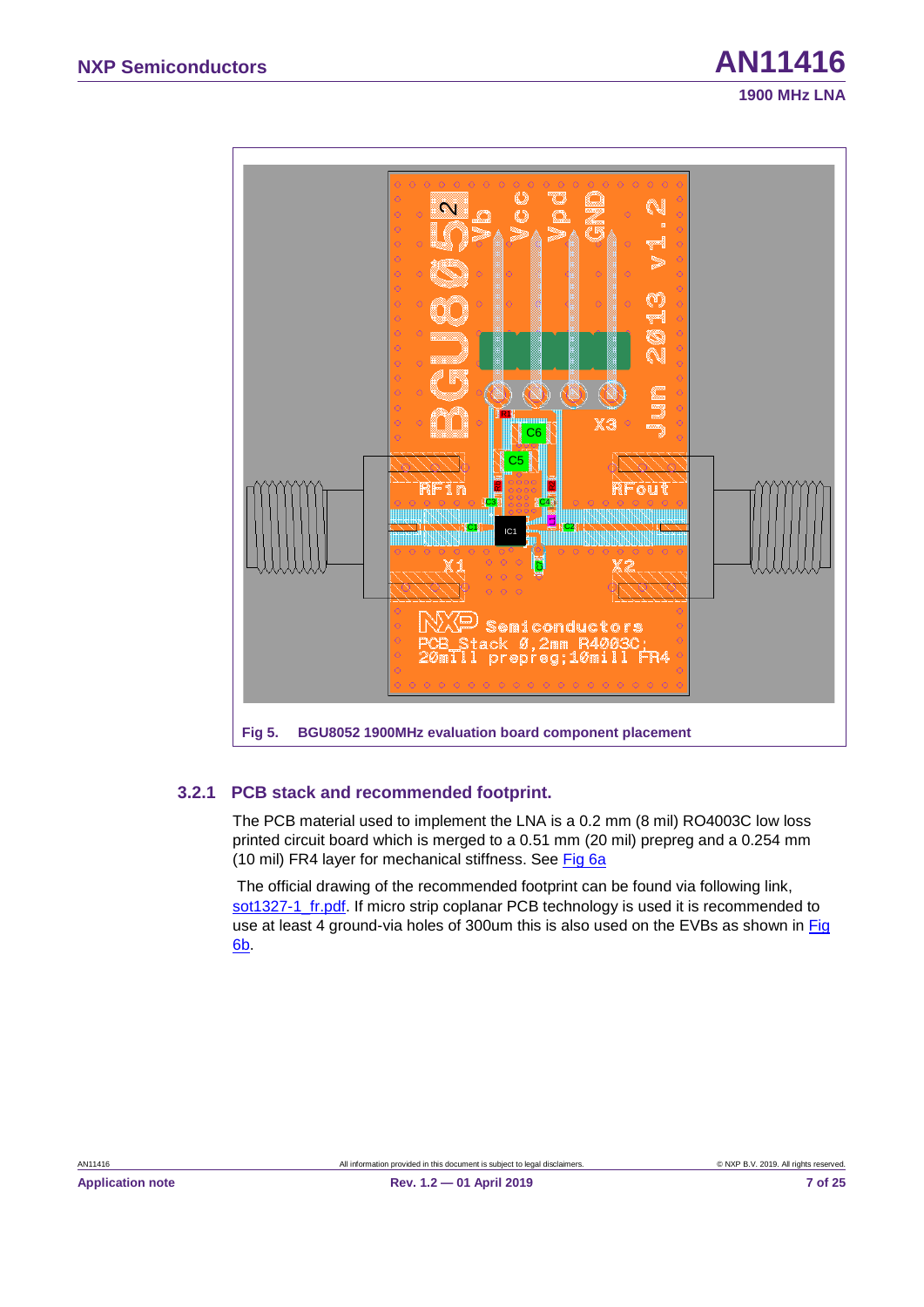

#### <span id="page-7-4"></span><span id="page-7-3"></span><span id="page-7-2"></span><span id="page-7-0"></span>**3.3 Bill of materials**

[Table 1](#page-7-1) gives the bill of materials as is used on the EVB for non-switching applications. In paragraph [5](#page-16-0) the differences in the BOM related to switched (TDD) applications are given.

#### <span id="page-7-1"></span>**Table 1. BOM**

| <b>Designator</b> | <b>Description Footprint</b> |      | Value | <b>Supplier Name/type</b>                      | <b>Comment/function</b> |
|-------------------|------------------------------|------|-------|------------------------------------------------|-------------------------|
| IC <sub>1</sub>   | <b>BGU8052</b>               |      |       |                                                |                         |
| <b>PCB</b>        | 20x35x1mm                    |      |       |                                                | RO4003C                 |
| C1, C2            | Capacitor                    | 0402 | 100nF | Various                                        | DC block                |
| C4                | Capacitor                    | 0402 | 10pF  | Various                                        | RF decoupling           |
| C <sub>5</sub>    | Capacitor                    | 0806 | 4.7uF | Various                                        | Optional                |
| C <sub>6</sub>    | Capacitor                    | 0806 | 4.7uF | Various                                        | LF Decoupling           |
| C7                | Capacitor                    | 0402 | 100pF | Various                                        | Decoupling              |
| L1                | Inductor                     | 0402 | 15nH  | Murata LQW15                                   | Bias choke/Output match |
| R <sub>1</sub>    | Resistor                     | 0402 | 00hm  | Various                                        |                         |
| R <sub>2</sub>    | Resistor                     | 0402 | 10Ohm | Various                                        | stability               |
| <b>Rbias</b>      | Resistor                     | 0402 | 5k1   | Various                                        | Bias setting            |
| X1, X2            | <b>SMA RF</b>                |      |       | Johnson, End launch                            | <b>RF</b> connections   |
|                   | connector                    |      |       | SMA 142-0701-841                               |                         |
| X3                | DC header                    |      |       | Molex, PCB header,<br>right angle, 1 row 4 way | DC connections          |
|                   |                              |      |       |                                                |                         |

**1900 MHz LNA**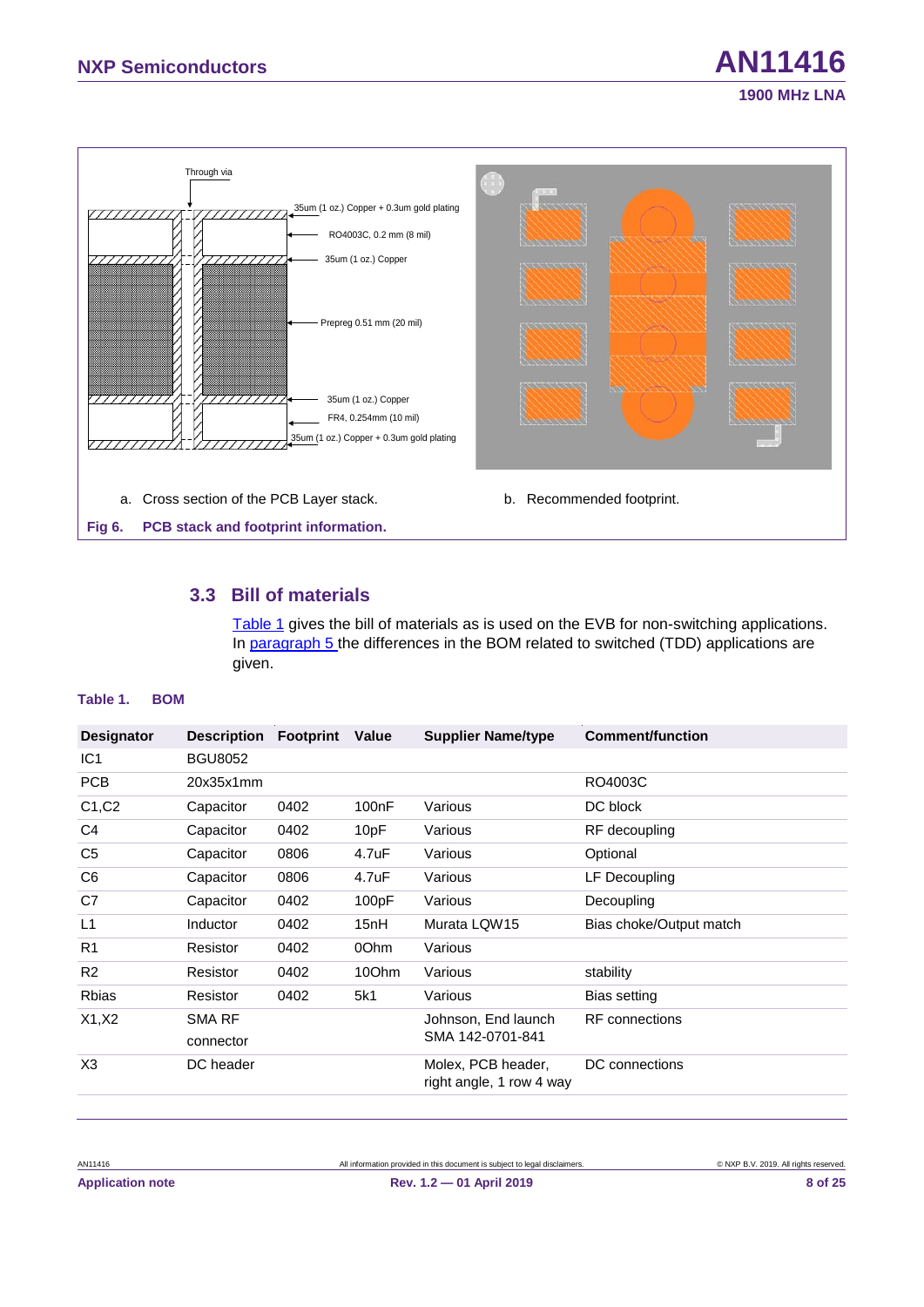### <span id="page-8-3"></span>**4. Typical application board results**

#### <span id="page-8-4"></span><span id="page-8-2"></span><span id="page-8-0"></span>**4.1 Typical board performance**

The values given in [Table](#page-8-0) 2 are typical values of >25 boards measured.

**Table 2. Typical board performance using the BOM for non-switched applications, unless otherwise indicated.** *F=1900MHz; Vcc=5V;Tamb=25°C; input and output 50Ω;Rbias=5.1kΩ.*

| Symbol           | <b>Parameter</b>                        | <b>Conditions</b>                                            | <b>Typ</b> | Unit |
|------------------|-----------------------------------------|--------------------------------------------------------------|------------|------|
| $I_{\rm cc}$     | Supply current                          |                                                              | 48         | mA   |
| Gass             | Associated gain                         |                                                              | 18.4       | dB   |
| NF.              | Noise figure                            |                                                              | 0.52       | dB   |
| $P_{L((1dB)}$    | Output power at 1dB gain<br>compression |                                                              | 18.3       | dBm  |
| IP3 <sub>o</sub> | Output third-order intercept point      | 2-tone; tone spacing = $1MHz$ ; $Pi = -15dBm$<br>per tone    | 37         | dBm  |
| RL <sub>in</sub> | Input return loss                       |                                                              | 15         | dB   |
| RLout            | Output return loss                      |                                                              | 21.5       | dB   |
| <b>ISL</b>       | <b>Isolation</b>                        |                                                              | 23         | dB   |
| $T_{s(pon)}$     | Power-on settling time                  | $\boxed{1}$<br>$P_i = -20$ dBm; SHDN(pin 6) from High to Low | 1.5        | μS   |
| $T_{s(poff)}$    | Power-off settling time                 | <u>[1]</u><br>$P_i = -20$ dBm; SHDN(pin 6) from Low to High  | 0.04       | μS   |

<span id="page-8-1"></span>[1] The power on/off settling time has been measured on the boards with the BOM for switched applications, C1 and C2 are 100pF.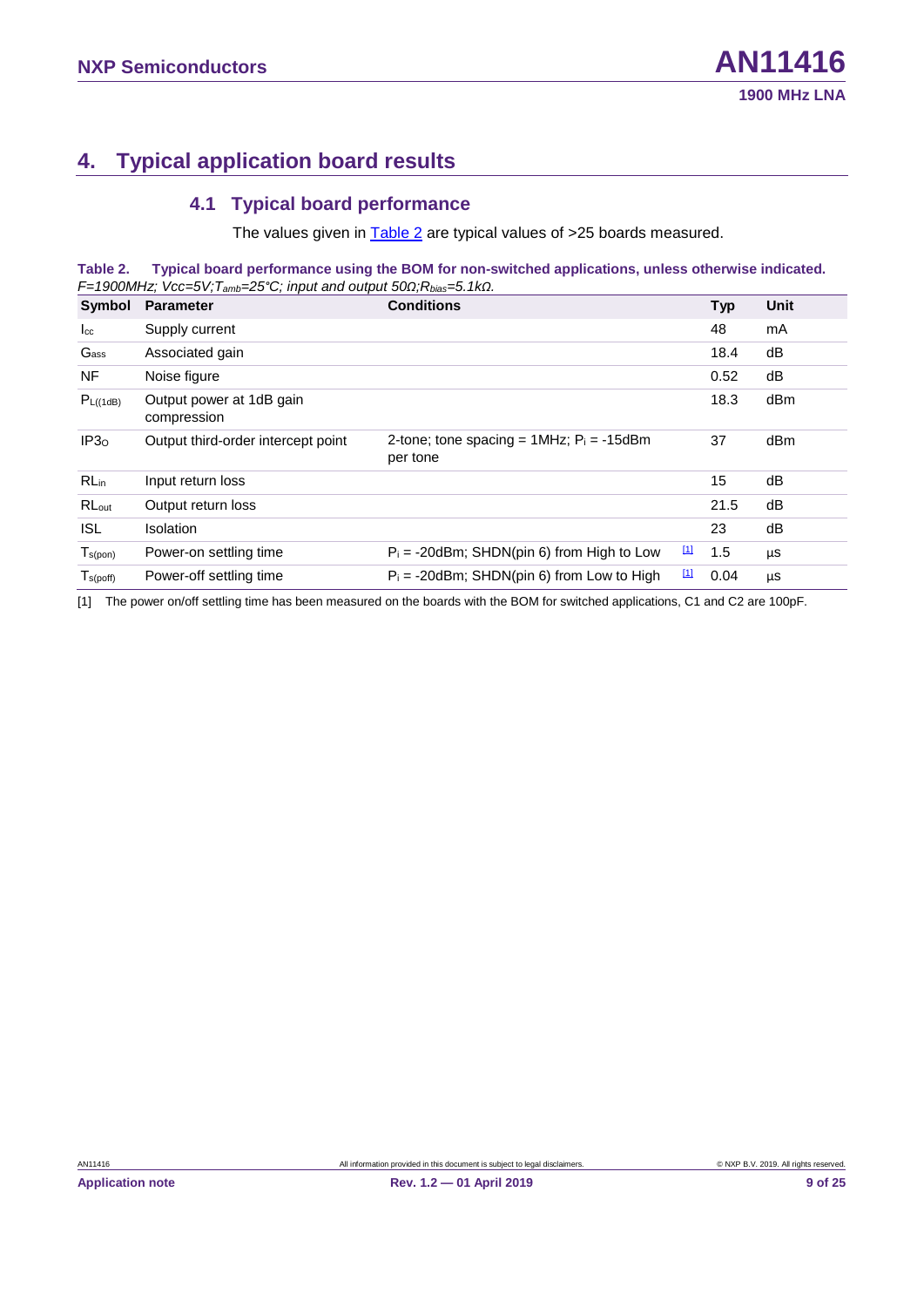#### <span id="page-9-2"></span>**4.2 S\_Parameter,1dB compression, IIP3, measurement setup**

*The BGU8052 EVBs are fully assembled and tested.*

[Fig 7](#page-9-0) Shows the measurements setup that is used to evaluate the BGU8052 EVB for S\_parameters (G<sub>ass</sub>, RL<sub>in</sub>, RL<sub>out</sub>, and ISL), 1dB gain compression as well as OIP3. It is intended as a guide only, substitutions are possible.



<span id="page-9-1"></span><span id="page-9-0"></span>[Fig 8](#page-10-0) shows the typical wide band S parameter measured on the BGU8052 EVB. The 1dB gain compression curve is shown in [Fig 9.](#page-10-1)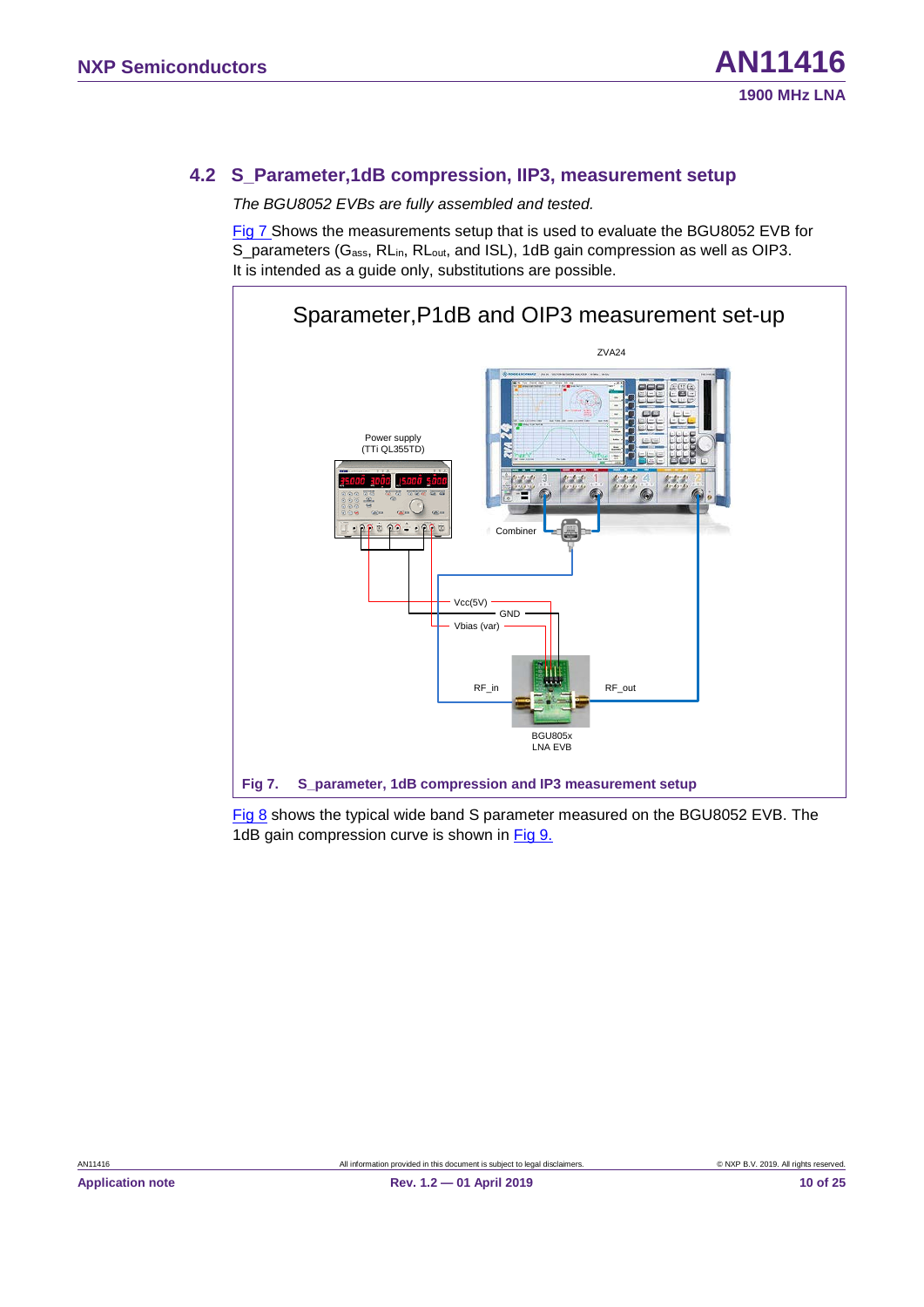

<span id="page-10-3"></span><span id="page-10-2"></span><span id="page-10-1"></span><span id="page-10-0"></span>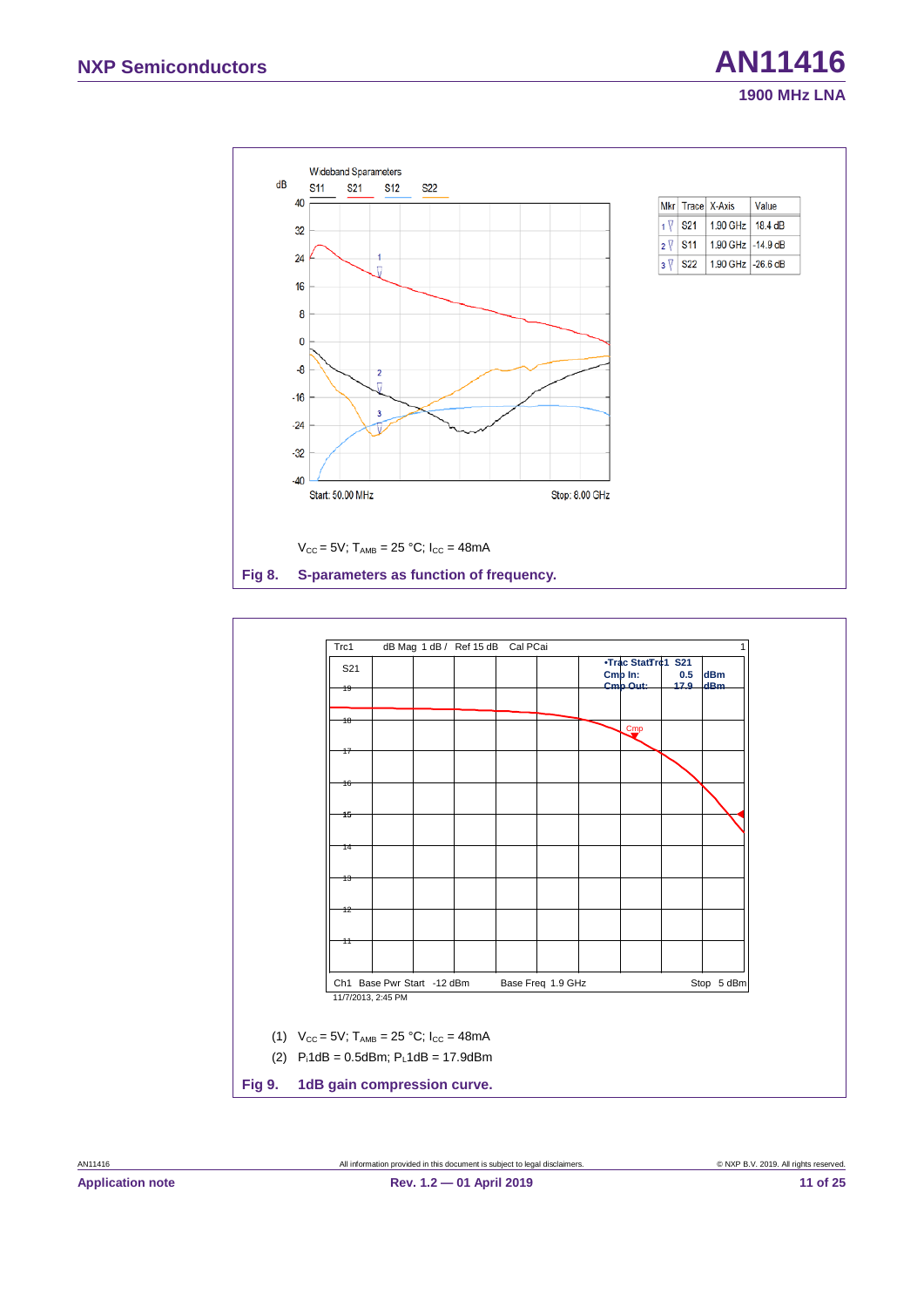#### <span id="page-11-2"></span>**4.3 Noise figure measurement setup**

In [Fig 10](#page-11-0) the noise figure measurement set-up is shown, this is also intended as a guide only, substitutions can be made. For noise levels of the BGU8052 which <1 dB it is recommended to perform the noise-measurements in a Faraday's cage or at least put the DUT in a shielded environment. This is recommended to avoid any interference of cellular frequencies that are in the same frequency range.

<span id="page-11-1"></span><span id="page-11-0"></span>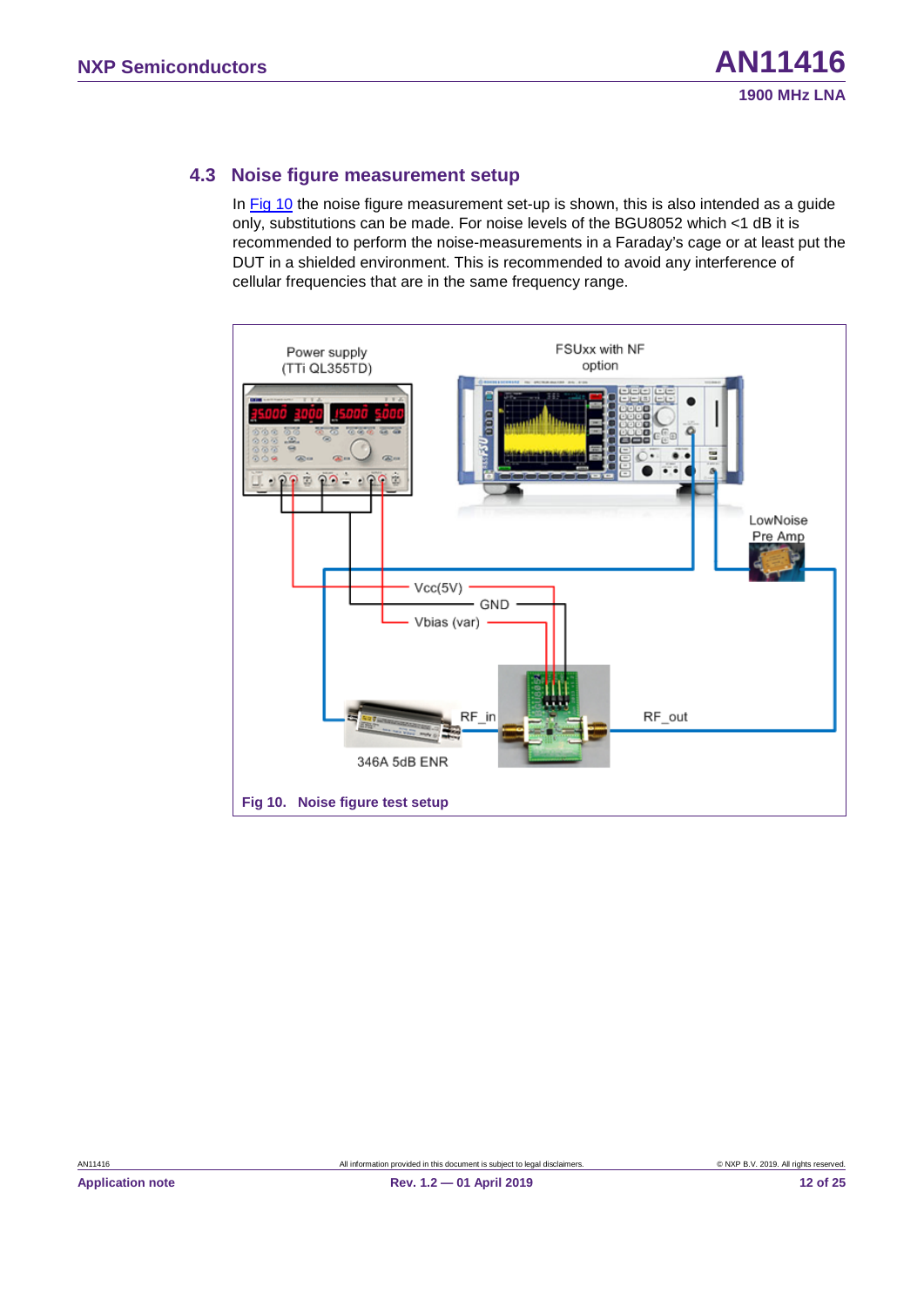

<span id="page-12-1"></span><span id="page-12-0"></span>The noise figure shown in [Fig 11](#page-12-0) is measured using the setup shown in [Fig 10](#page-11-0).A spectrum analyzer with noise option. A 5dB ENR noise source was used. To achieve the lowest possible setup noise-figure an external pre amplifier is also recommended.

The Noise figure value in [Fig 11](#page-12-0) is the value measured at the evaluation board SMA connectors. Correcting for the connector and PCB loss will end up in 0.05dB lower noise figure.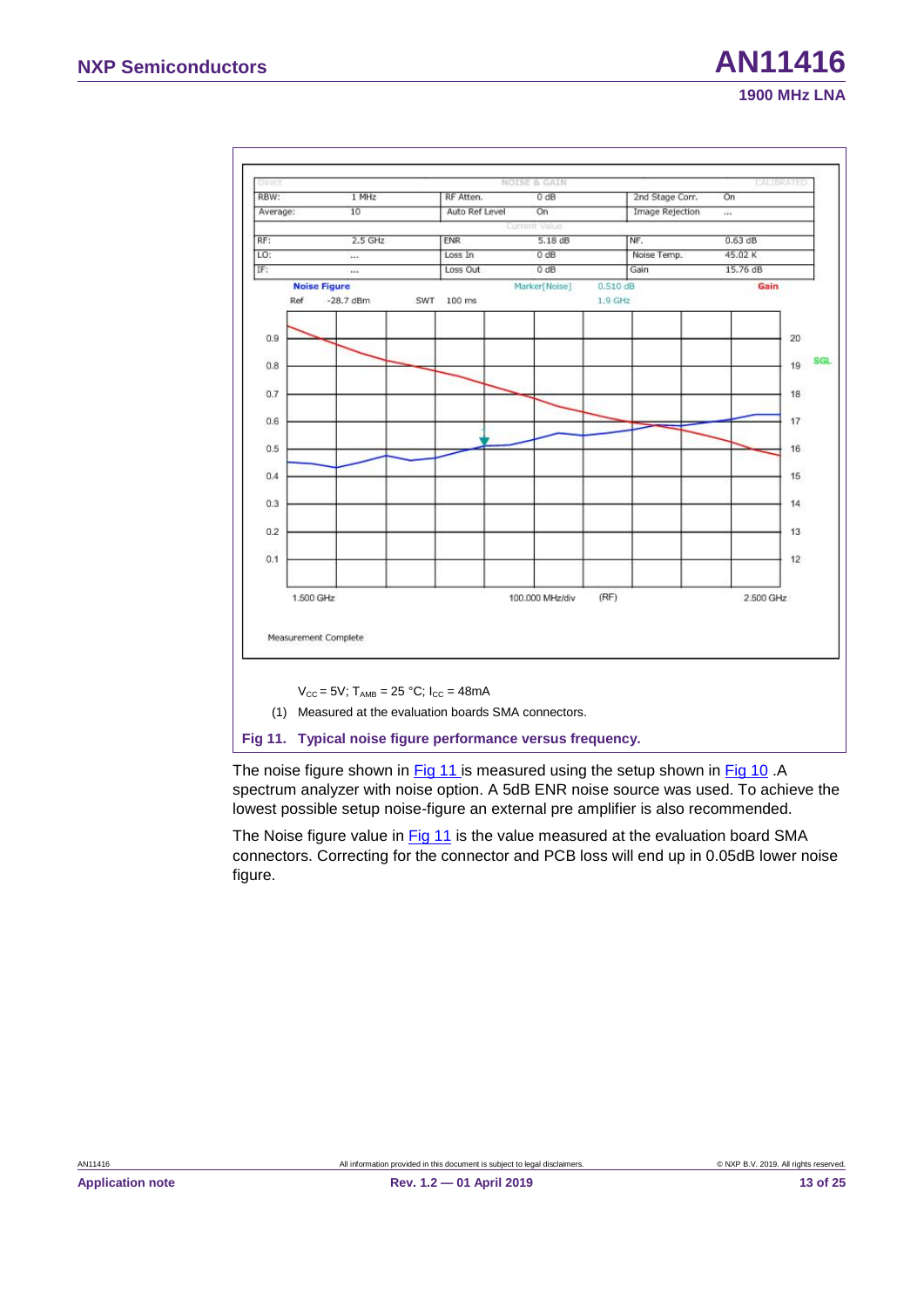#### <span id="page-13-2"></span>**4.4 3rd order intercept point, output referred**

The evaluation boards provided in the customer evaluation kit are automatically measured on linearity using the set-up shown in [Fig 7.](#page-9-0) Alternatively the setup given in [Fig 13](#page-14-0) can be used, which is done for the spectrum plot in [Fig 12.](#page-13-0)



<span id="page-13-1"></span>(2) IIP3 = OIP3-Gain = 37 - 18.4 = 18.6dBm

#### <span id="page-13-0"></span>**Fig 12. Typical OIP3 spectrum**

The bias choke L1 on the application board is determined empirically in order to get the best OIP3 as well as keeping good output return loss, S22. On the EVB for non-switching applications the values of C1 and C2 are chosen to be 100nF. Capacitors, C1 and C2 do not have any matching functionality, but are only required for DC blocking. In [\[1\]](#page-19-0) the effect on linearity of SiGe BiCMOS BJTs and the advantage of using low source impedances at the low frequencies of the 2<sup>nd</sup> order mixing terms is described. These C1 and C2 being 100nF gives better 2<sup>nd</sup> order mixing suppression. However, for the applications were the LNA is switched with high switching frequencies and power on settling times of several micro seconds is required, the values of C1 has to be decreased to lower than 100pF which effects the IP3.

When measuring the high OIP3 values it is essential check the capabilities of the used measurement equipment. Be aware that the measurement set-up itself is not generating dominating IM3 levels. Advised is to do a back to back measurement without a DUT first.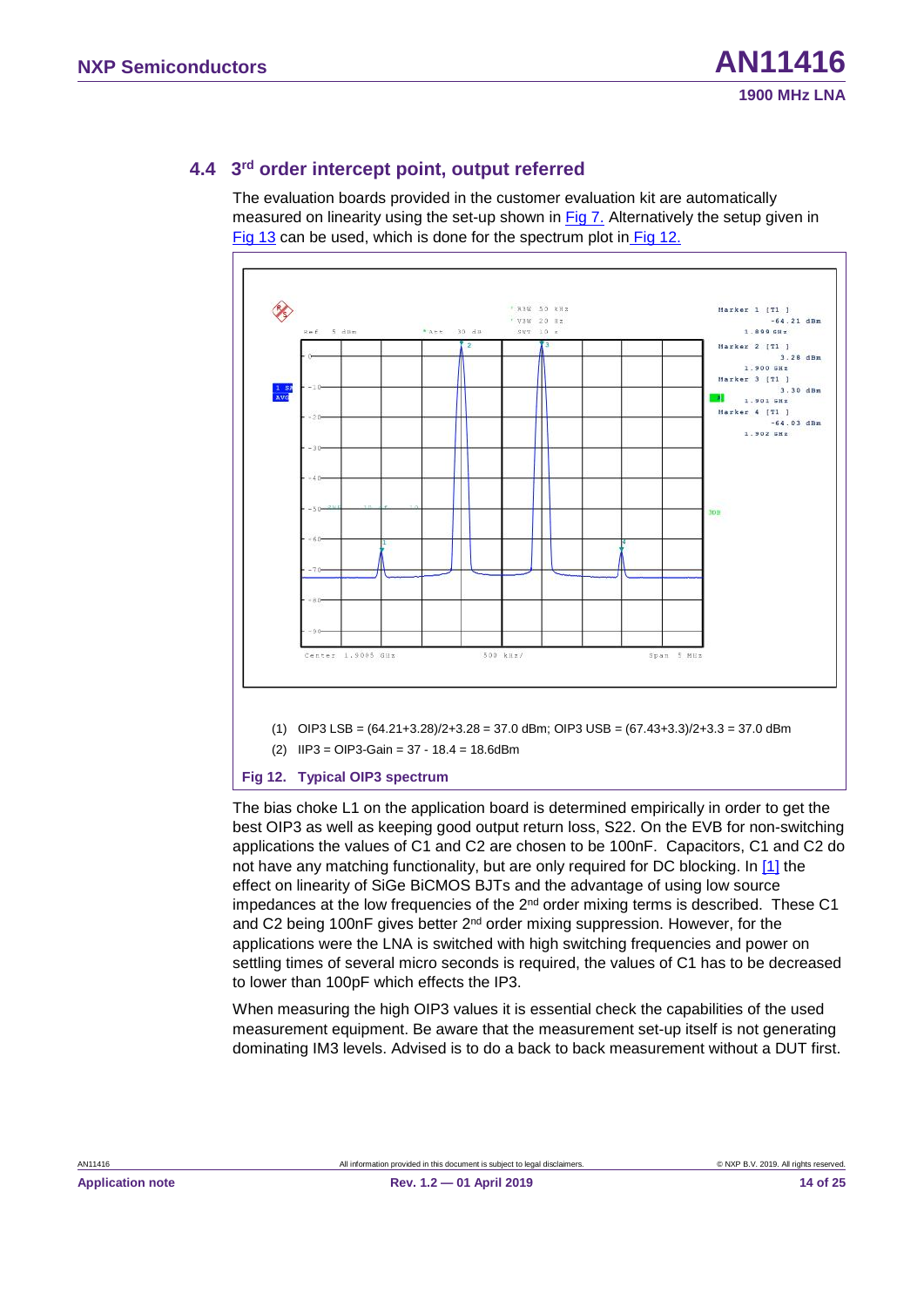

#### <span id="page-14-1"></span><span id="page-14-0"></span>**4.5 Stability Factor**

The very high Gain at low frequencies might introduce potential instability issues, Kfactor<1. Proper selection of the output bias choke together with the 10 Ohm resistance R1 can improve this. **Error! Reference source not found.** shows the rollet stability factor plots of the typical K factor with 33nH bias choke and 18nH. Please note this change of bias choke will affect the input and output match of the circuits.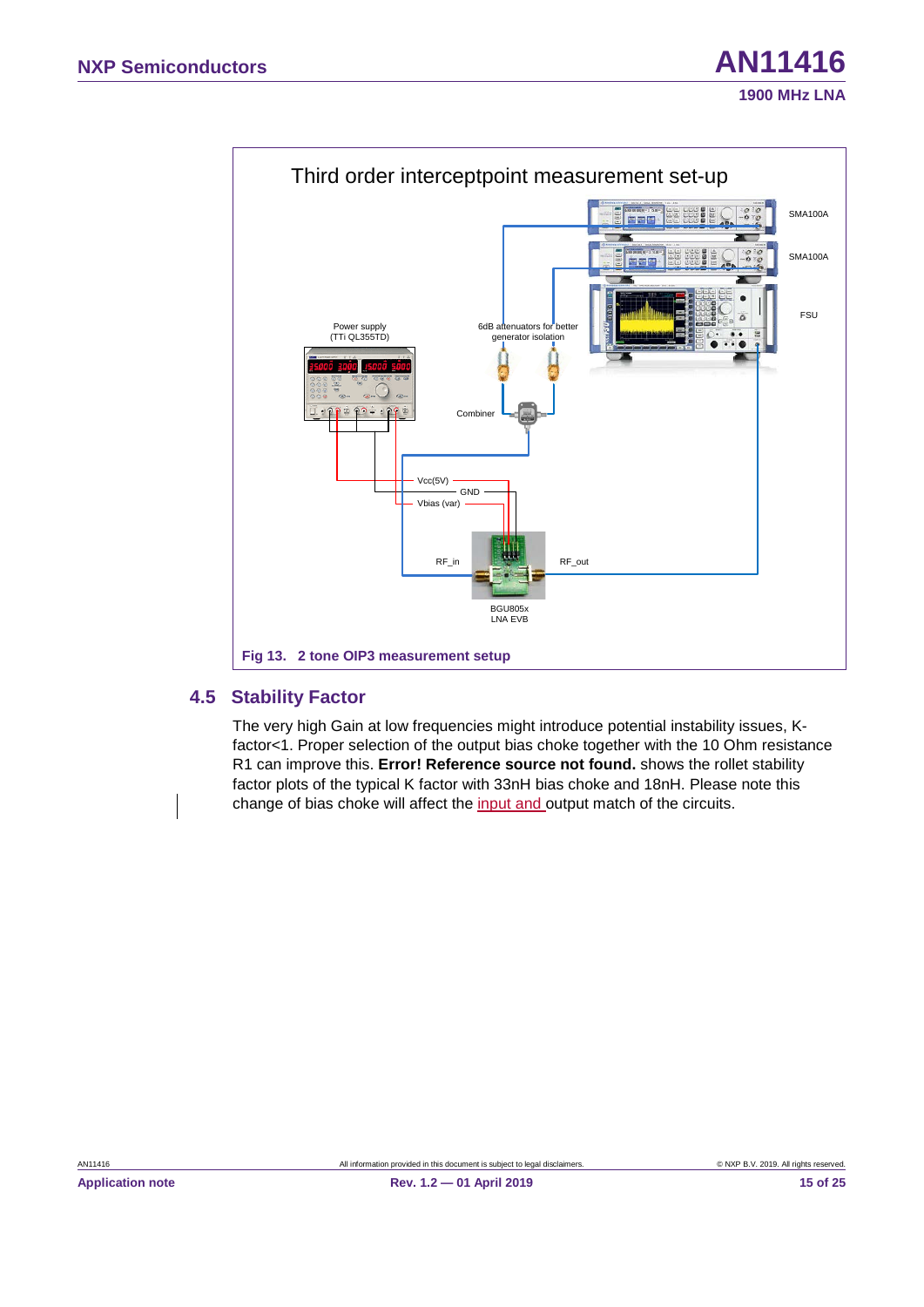

**1900 MHz LNA**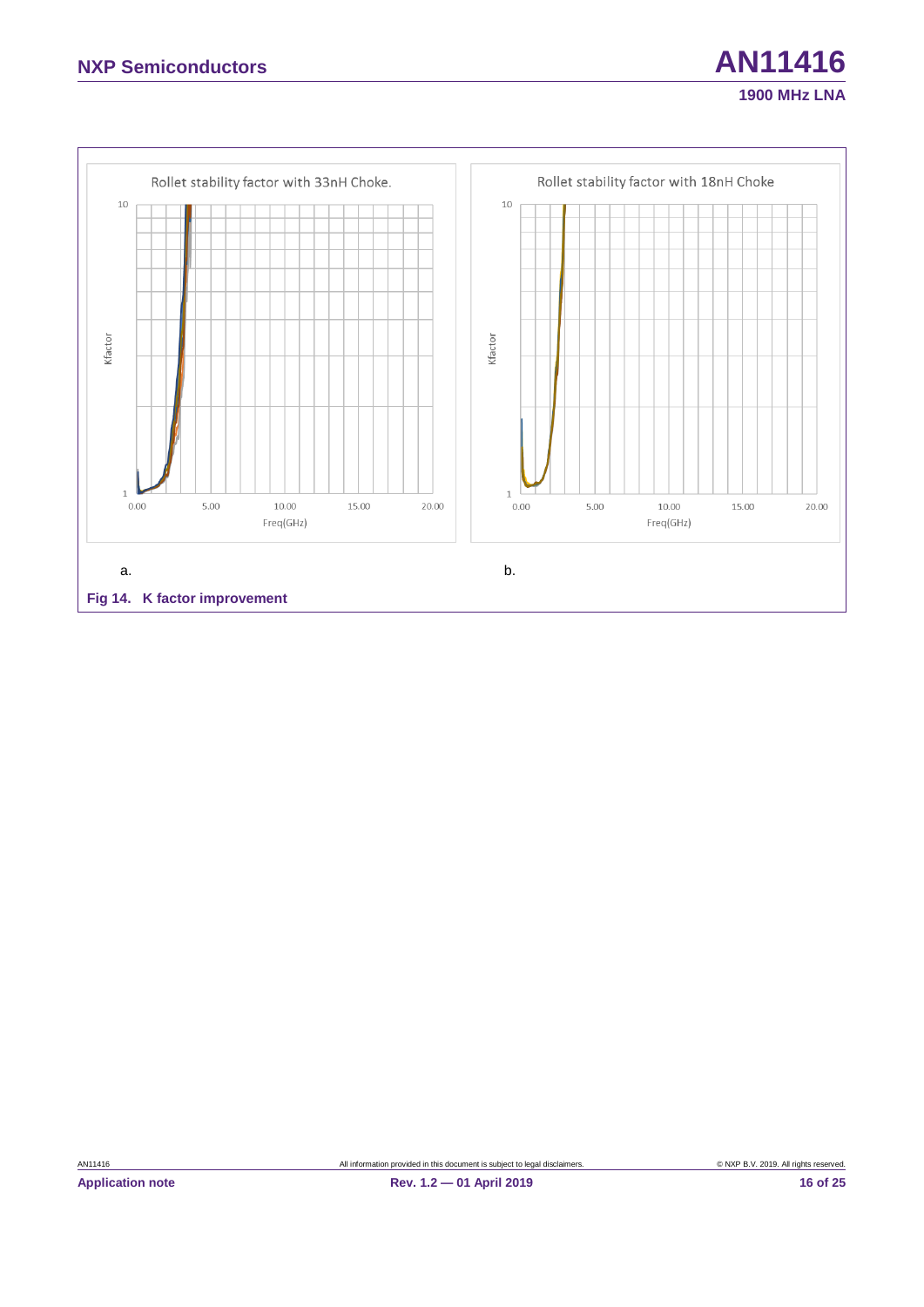### <span id="page-16-1"></span><span id="page-16-0"></span>**5. BGU8052 applied in switched applications**

#### <span id="page-16-2"></span>**5.1 Description**

If the BGU8052 is used in switched applications both the SHDN pin as well as the  $V_{bias}$ pin can be used to apply a switch control voltage. It is preferred to use the SHDN pin.

Both pins require less than 1 mA driving current which means they are CMOS compatible. This enables LNA switching directly via a micro controller.

As stated before, if the BGU8052 is applied in time domain duplexing (TDD) kind of systems with requirements on the power on/off settling time, C1 needs to be decreased to  $\leq$  100 pF, in order to achieve a power on settling time of  $<$  2 µs.

<span id="page-16-3"></span>There is an alternative way of switching the LNA, by switching the overall supply. In this case the switching time is limited by the time constant created by C6 x RBIAS. So additional to lowering the value of C1 the decoupling capacitor C6 (4.7 µF) also has to be decreased to values <10 nF. Please note that lowering the low frequency decoupling capacitor makes the circuit more sensitive to  $V_{CC}$  modulation of the  $2<sup>nd</sup>$  order mixing products.

#### **5.2 Measuring Power-on-off settling time**

The circuit used to measure the power on/off settling time is shown in [Fig 15.](#page-17-0) This can be used as e guidance to determine the power on/off settling time.

The waveform generator is used to provide the control voltage on either the SHDN pin (6) or the V<sub>BIAS</sub> pin (1).

Set the waveform generator Agilent 33250 to square mode and the output amplitude to required voltage for the used control pin, with 50 ohm output impedance. Set the RF signal generator output level to -25dBm at 1900GHz and increase its level until the peak detector output level is about 5mV on 1mV/division, the signal generator RF output level is approximately -20 dBm.

A peak detector is needed to detect the high frequency AC signal at the output of the DUT, representing it as a DC voltage equal to the peak level of the applied AC signal.

It is very important to keep the cables as short as possible at input and output of the LNA so the propagation delay difference on cables between the two channels is minimized. It is also critical to set the oscilloscope input impedance to 50ohm on channel 2 so the diode detector can discharge quickly to avoid a false result on the Turn OFF time testing.

In case of switching the supply  $(V_{\text{CC}})$  an additional PNP switching transistor circuit was used to drive the 48 mA Icc. This circuit is controlled by the waveform generator.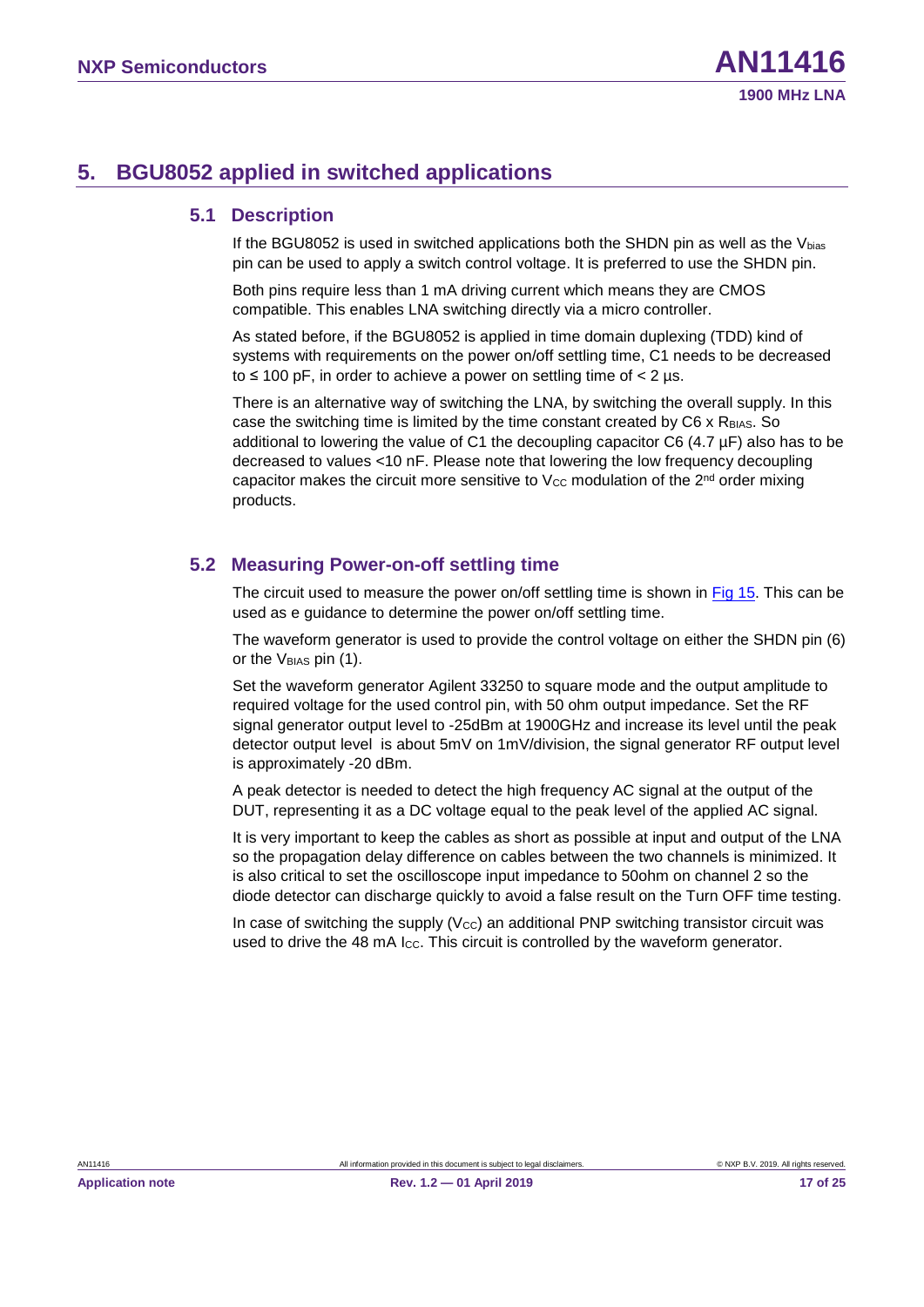

#### <span id="page-17-3"></span><span id="page-17-2"></span><span id="page-17-0"></span>**Table 3. Typical power on/off settling time**  *Measured on BGU8052 EVB. C1=C2=100pF*

| <b>Control pin</b> | Power on | <b>Power off</b> | Units |  |
|--------------------|----------|------------------|-------|--|
| <b>SHDN</b>        | 1.5      | 0.04             | μs    |  |
| <b>V</b> BIAS      | 1.2      | 0.45             | μs    |  |
| ш<br>Vcc           | 2.1      | 0.75             | μs    |  |
|                    |          |                  |       |  |

<span id="page-17-1"></span>[1] C6 ≤ 10nF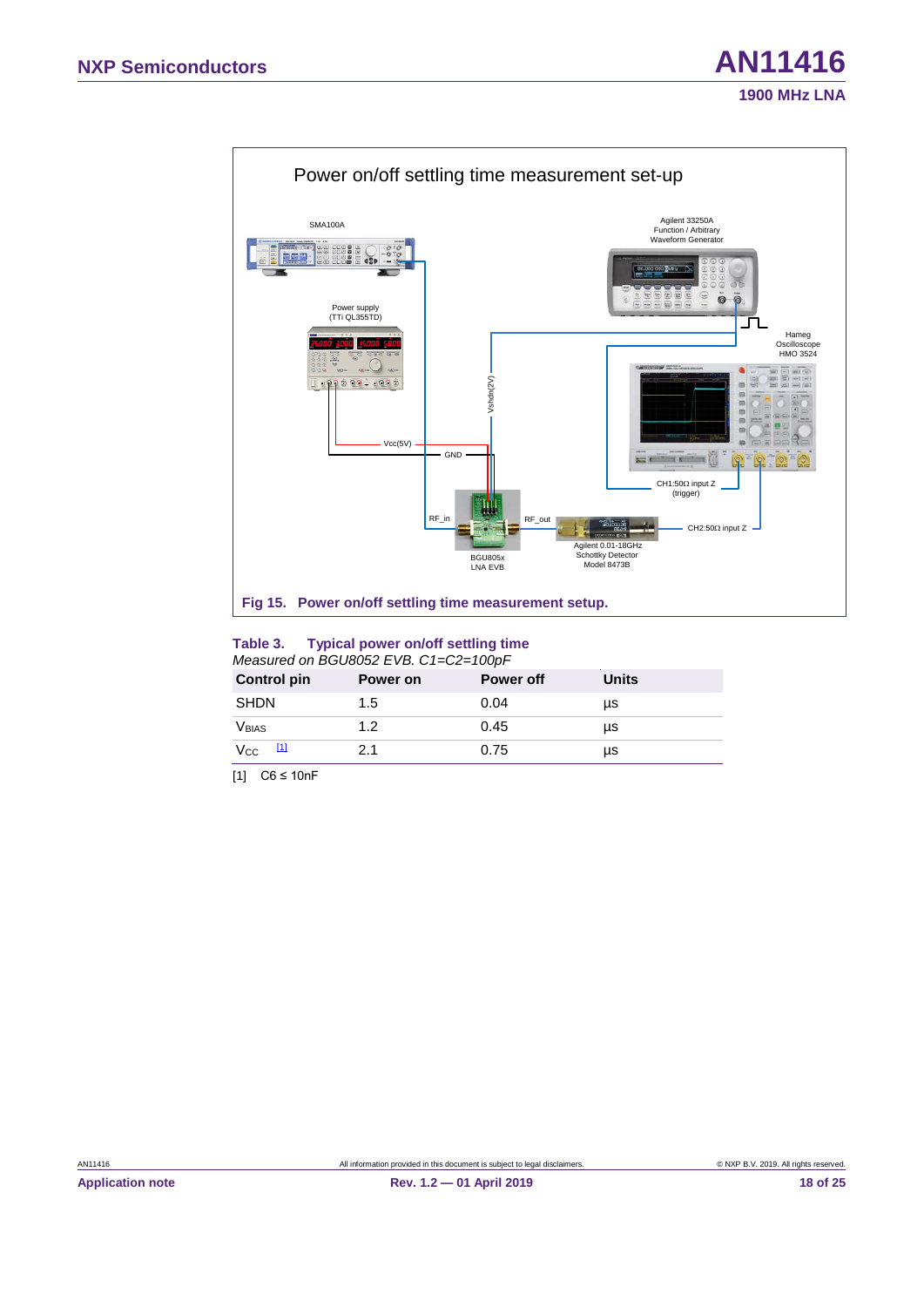[Fig 16](#page-18-0) to [Fig 18](#page-19-1) is showing power on/off settling time curves for the different control circuits.



<span id="page-18-2"></span><span id="page-18-1"></span><span id="page-18-0"></span>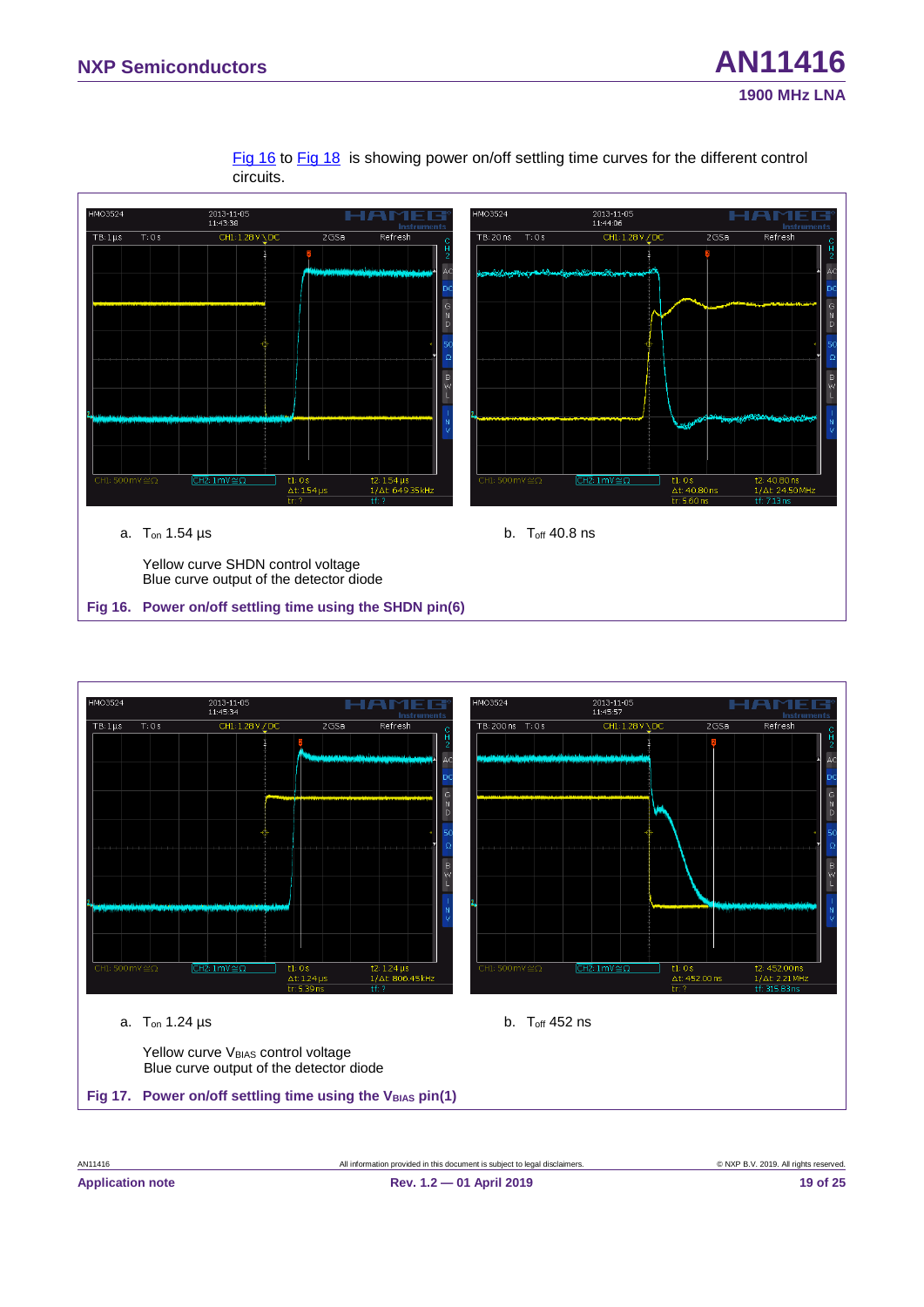

### <span id="page-19-4"></span><span id="page-19-3"></span><span id="page-19-2"></span><span id="page-19-1"></span>**6. References**

<span id="page-19-0"></span>[1] Vladimir Aparin, Lawrence E. Larson, "Linearization of monolithic LNAs Using Low-Frequency Low-Impedance Input Termination". IEEE 0-7 803-8 108-4/03 ©2003

### **7. Customer Evaluation Kit**

In the customer evaluation kit you will find;

- 2 EVBs
- 10 loose samples.

On the back side of the boards it is indicated whether the board is meant for a fast switching applications TDD or for non-switching applications FDD. **Error! Reference source not found.** shows a picture of the customer evaluation kit.

**1900 MHz LNA**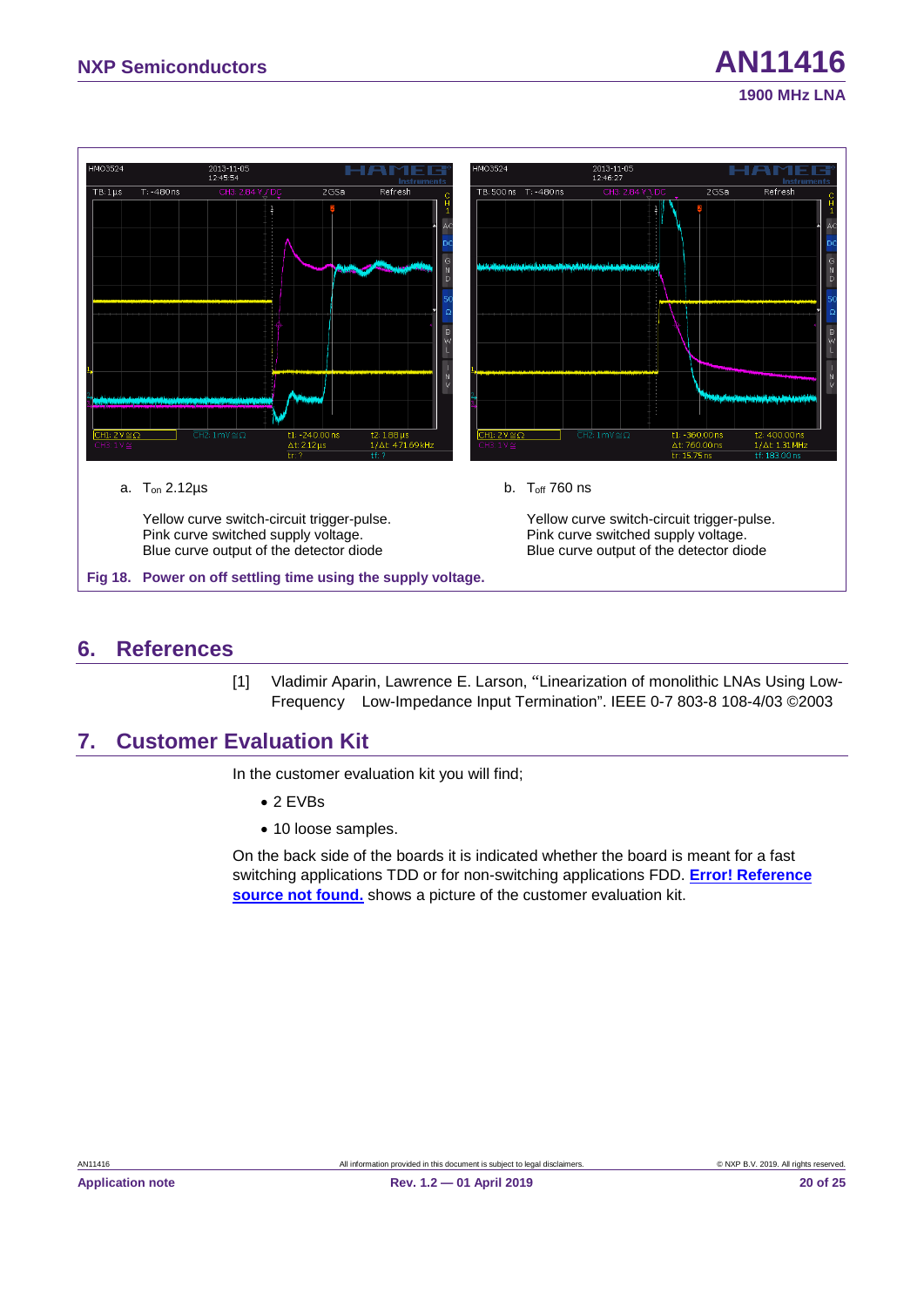

<span id="page-20-0"></span>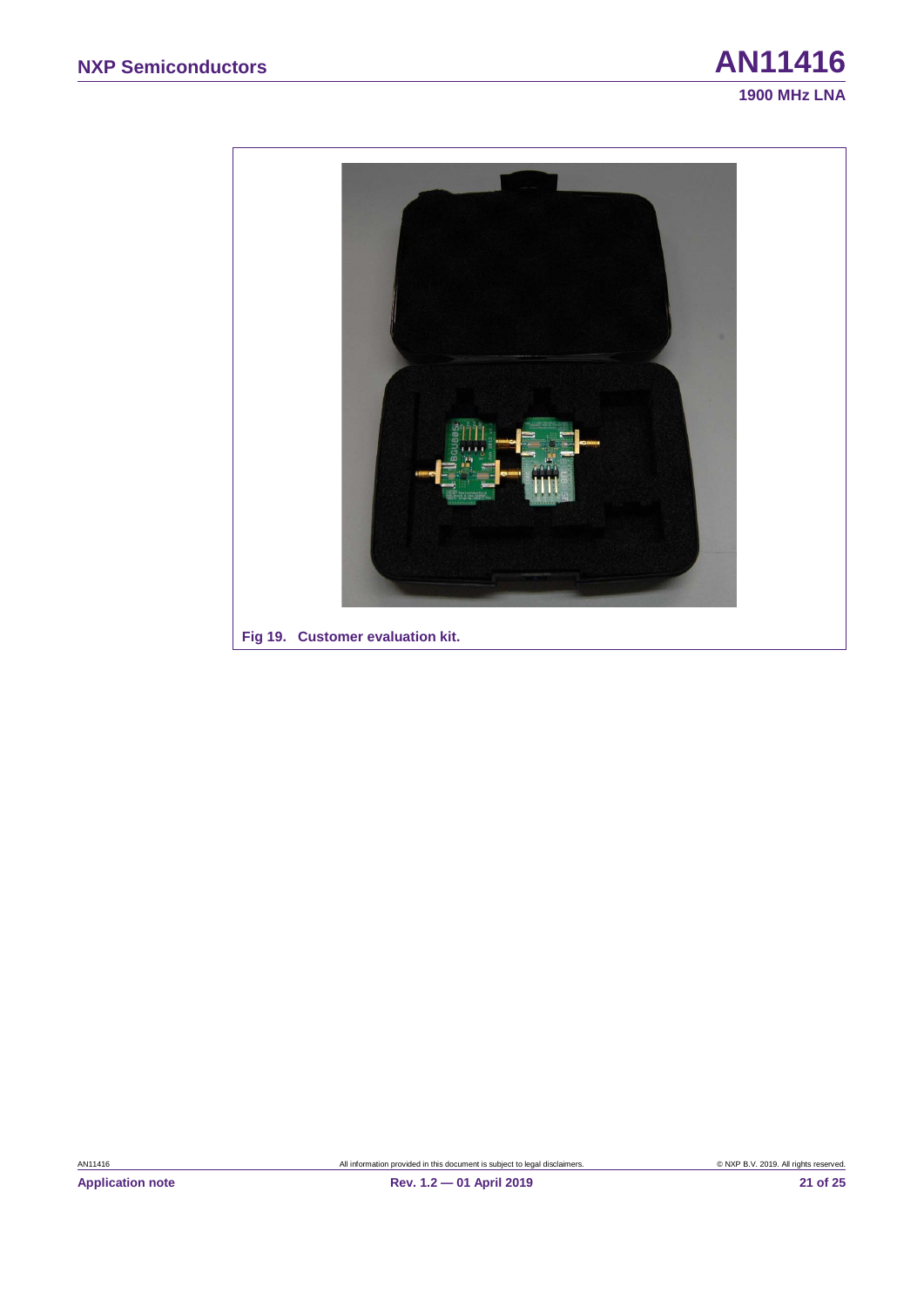### <span id="page-21-1"></span><span id="page-21-0"></span>**8. Legal information**

#### **8.1 Definitions**

<span id="page-21-2"></span>**Draft —** The document is a draft version only. The content is still under internal review and subject to formal approval, which may result in modifications or additions. NXP Semiconductors does not give any representations or warranties as to the accuracy or completeness of information included herein and shall have no liability for the consequences of use of such information.

#### **8.2 Disclaimers**

**Limited warranty and liability —** Information in this document is believed to be accurate and reliable. However, NXP Semiconductors does not give any representations or warranties, expressed or implied, as to the accuracy or completeness of such information and shall have no liability for the consequences of use of such information.

In no event shall NXP Semiconductors be liable for any indirect, incidental, punitive, special or consequential damages (including - without limitation lost profits, lost savings, business interruption, costs related to the removal or replacement of any products or rework charges) whether or not such damages are based on tort (including negligence), warranty, breach of contract or any other legal theory.

Notwithstanding any damages that customer might incur for any reason whatsoever, NXP Semiconductors' aggregate and cumulative liability towards customer for the products described herein shall be limited in accordance with the Terms and conditions of commercial sale of NXP **Semiconductors** 

**Right to make changes —** NXP Semiconductors reserves the right to make changes to information published in this document, including without limitation specifications and product descriptions, at any time and without notice. This document supersedes and replaces all information supplied prior to the publication hereof.

**Suitability for use - NXP Semiconductors products are not designed,** authorized or warranted to be suitable for use in life support, life-critical or safety-critical systems or equipment, nor in applications where failure or malfunction of an NXP Semiconductors product can reasonably be expected to result in personal injury, death or severe property or environmental damage. NXP Semiconductors accepts no liability for inclusion and/or use of NXP Semiconductors products in such equipment or applications and therefore such inclusion and/or use is at the customer's own risk.

**Applications —** Applications that are described herein for any of these products are for illustrative purposes only. NXP Semiconductors makes no representation or warranty that such applications will be suitable for the specified use without further testing or modification.

Customers are responsible for the design and operation of their applications and products using NXP Semiconductors products, and NXP Semiconductors accepts no liability for any assistance with applications or

customer product design. It is customer's sole responsibility to determine whether the NXP Semiconductors product is suitable and fit for the customer's applications and products planned, as well as for the planned application and use of customer's third party customer(s). Customers should provide appropriate design and operating safeguards to minimize the risks associated with their applications and products.

NXP Semiconductors does not accept any liability related to any default, damage, costs or problem which is based on any weakness or default in the customer's applications or products, or the application or use by customer's third party customer(s). Customer is responsible for doing all necessary testing for the customer's applications and products using NXP Semiconductors products in order to avoid a default of the applications and the products or of the application or use by customer's third party customer(s). NXP does not accept any liability in this respect.

**Export control —** This document as well as the item(s) described herein may be subject to export control regulations. Export might require a prior authorization from competent authorities.

**Evaluation products —** This product is provided on an "as is" and "with all faults" basis for evaluation purposes only. NXP Semiconductors, its affiliates and their suppliers expressly disclaim all warranties, whether express, implied or statutory, including but not limited to the implied warranties of noninfringement, merchantability and fitness for a particular purpose. The entire risk as to the quality, or arising out of the use or performance, of this product remains with customer.

In no event shall NXP Semiconductors, its affiliates or their suppliers be liable to customer for any special, indirect, consequential, punitive or incidental damages (including without limitation damages for loss of business, business interruption, loss of use, loss of data or information, and the like) arising out the use of or inability to use the product, whether or not based on tort (including negligence), strict liability, breach of contract, breach of warranty or any other theory, even if advised of the possibility of such damages.

<span id="page-21-3"></span>Notwithstanding any damages that customer might incur for any reason whatsoever (including without limitation, all damages referenced above and all direct or general damages), the entire liability of NXP Semiconductors, its affiliates and their suppliers and customer's exclusive remedy for all of the foregoing shall be limited to actual damages incurred by customer based on reasonable reliance up to the greater of the amount actually paid by customer for the product or five dollars (US\$5.00). The foregoing limitations, exclusions and disclaimers shall apply to the maximum extent permitted by applicable law, even if any remedy fails of its essential purpose.

#### **8.3 Trademarks**

Notice: All referenced brands, product names, service names and trademarks are property of their respective owners.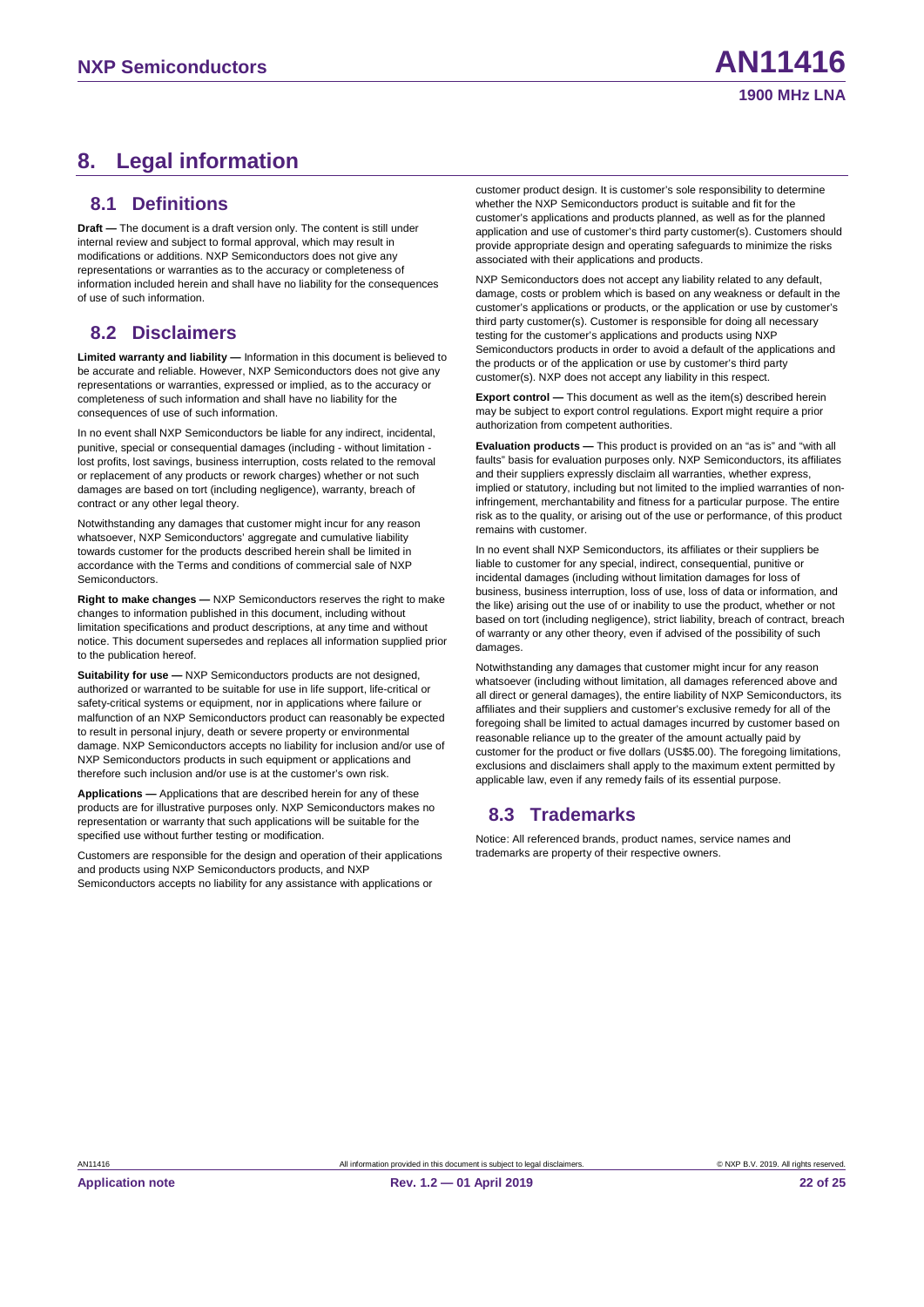## <span id="page-22-0"></span>**9. List of figures**

| Fig 1.  |                                                   |
|---------|---------------------------------------------------|
| Fig 2.  |                                                   |
| Fig 3.  | Application board circuit diagram5                |
| Fig 4.  |                                                   |
| Fig 5.  | BGU8052 1900MHz evaluation board                  |
| Fig 6.  | PCB stack and footprint information8              |
| Fig 7.  | S_parameter, 1dB compression and IP3              |
| Fig 8.  | S-parameters as function of frequency. 11         |
| Fig 9.  | 1dB gain compression curve11                      |
| Fig 10. |                                                   |
| Fig 11. | Typical noise figure performance versus           |
| Fig 12. |                                                   |
| Fig 13. | 2 tone OIP3 measurement setup 15                  |
| Fig 14. | Power on/off settling time measurement setup.     |
| Fig 15. | Power on/off settling time using the SHDN         |
| Fig 16. | Power on/off settling time using the VBIAS pin(1) |
| Fig 17. | Power on off settling time using the supply       |
| Fig 18. |                                                   |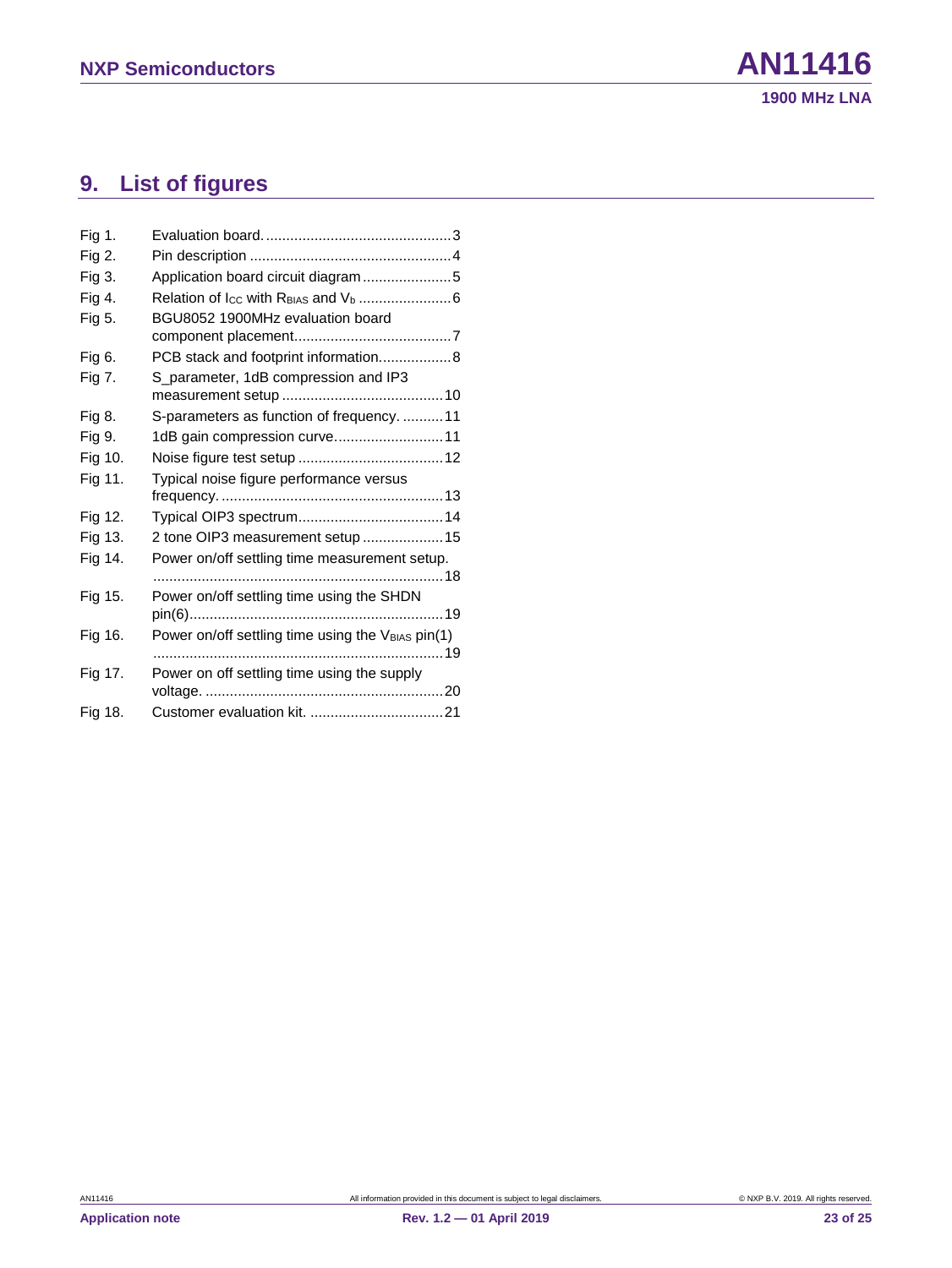### <span id="page-23-0"></span>**10. List of tables**

| Table 2. Typical board performance using the BOM for<br>non-switched applications, unless otherwise |
|-----------------------------------------------------------------------------------------------------|
| Table 3. Typical power on/off settling time 18                                                      |